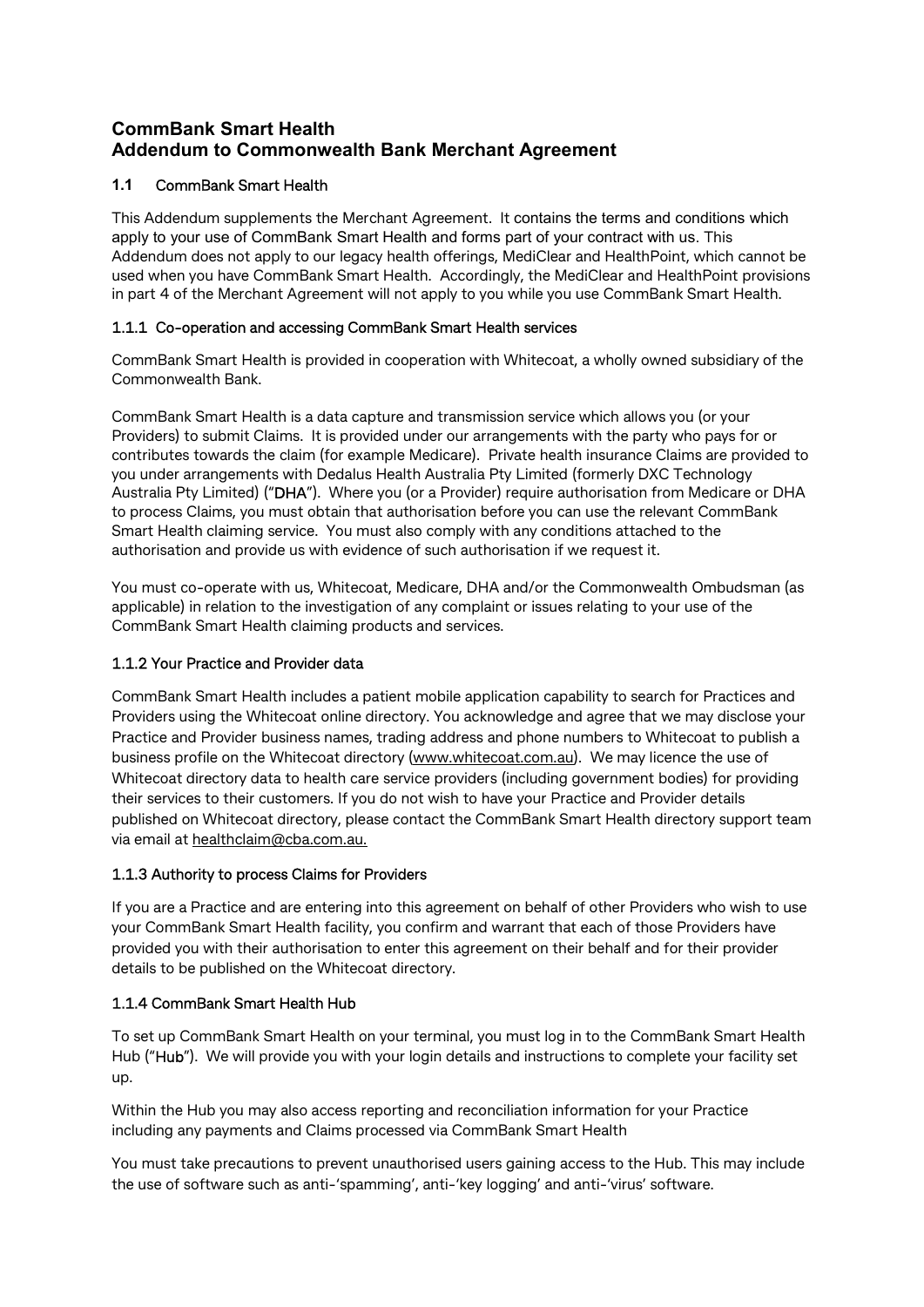You must not share passwords and it is your responsibility to change your passwords regularly. You should not choose a password that represents your date of birth, name or address, or would be easy to guess, such as a common quote or phrase.

#### 1.1.5 Claim settlement

Medicare Easyclaim Claims are processed through our arrangements with Medicare. When using Easyclaim, you must follow the instructions set out in the user guide we provide you to process the Claim. Approved Medicare Easyclaim benefit are to be paid directly to your patient through their nominated debit card. For bulk billing Claims, Medicare are responsible for transferring any Medicare benefit payments to you. You must comply with all Medicare rules and regulations when processing Medicare Claims.

Private health insurance Claims and price estimates are processed in accordance with the rules set by DHA. When you lodge private health insurance Claims through CommBank Smart Health, you direct and authorise Whitecoat and us to collect your benefit payments on your behalf. Whitecoat or the Bank will pay the approved benefit to your nominated account. Where a benefit is paid but then rejected or reversed by a private health insurer, you authorise Whitecoat and the Bank to debit your nominated account for the rejected or reversed amount.

#### 1.1.6 Information accuracy

- (a) You must follow any Claim processing instructions we reasonably provide you.
- (b) You must ensure that you only submit genuine and accurate Claims and that they correspond with the patient and services provided.
- (c) You must provide us with any documentation to support a Claim within 14 days if we request it.
- (d) You must only initiate a Claim where the health service was provided by a Provider from your Practice and delivered at an authorised operating location.
- (e) You must ensure patients are provided with a receipt for all Claims processed.
- (f) Claims may be rejected or reversed where insufficient or incorrect information is provided, or the Claim is not processed in accordance with our reasonable instructions or the rules of Medicare, DHA or a Health Scheme.

#### 1.1.7 Claim data

You must ensure that you have all necessary approvals and consents to submit a Claim and that you comply with your obligations under law (including the Privacy Act 1988).

You agree that any information provided whilst using CommBank Smart Health may be accessed and stored by Whitecoat and us in line with the CommBank Privacy Policy. You can view CommBank's privacy policy at www.commbank.com.au/privacy.

We will use and disclose Claim information where permitted or required by law. We will also use and disclose Claim information in connection with performing our obligations and exercising our rights under our agreements with Medicare, DHA or directly with a private health insurer (as applicable).

#### 1.1.8 Suspension and termination

We may suspend or terminate your access to CommBank Smart Health after giving you reasonable notice.

In some circumstances, we may suspend or terminate your access without providing you with prior notice. When we do so, we will act fairly and reasonably towards you. Such circumstances may include where: